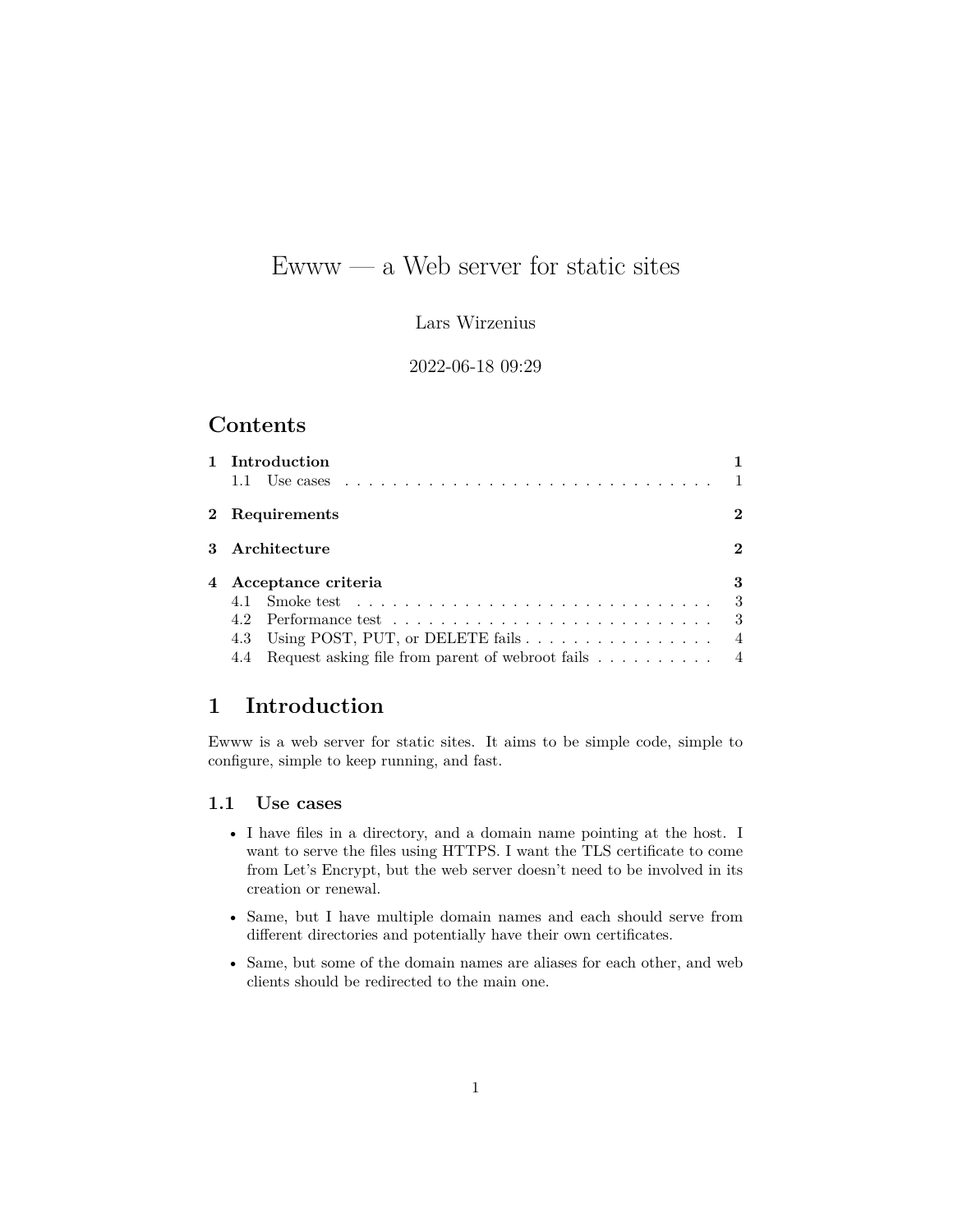# <span id="page-1-0"></span>**2 Requirements**

These are main, highlevel requirements. Detailed requirements are expressed as *scenarios* in the acceptance criteria chapter.

- Fast, at least 100 requests per second over localhost, using HTTPS, on my Thinkpad T480 laptop. A self-signed certificate is OK.
- Fast, time from starting server to having served first HTTPS request should be at most 100 ms.
- Serves only HTTPS, except what needs to be served over plain HTTP, e.g., for Let's Encrypt certificate validation. Any plain HTTP access must be explicitly allowed.

I don't need flexibility, and I don't want to configure anything that's not essential for this. Hardcoded assumptions are A-OK, if my life as someone running the program is easier.

At this point, I don't need support for If-Modified-Since or ETag. or generating directory listings. I don't even care about MIME types for now. Those will probably become important once I start using this software for real, but for now I am trying to keep requirements minimal.

## <span id="page-1-1"></span>**3 Architecture**

This is a thin layer on top of the Rust warp crate<sup>[1](#page-1-2)</sup>. It does minimal processing for each request, and does not cache anything.

At startup, the server is provided with a single configuration file, which looks like this:

```
webroot: /srv/http/example.com
hosts:
  - example.com
  - www.example.com
ports:
 http: 80, 8080, 8888
 https: 443, 4433
tls-cert: /etc/letsencrypt/live/certname/fullchain.pem
tls-key: /etc/letsencrypt/live/certname/privkey.pem
```
The hosts are aliases; the first host on the list is the main one, the others automatically redirect to it.

The server is started via systemd or other mechanism that binds to privileged ports and handles process management: daemonization, restarting, etc. The configuration specifies for each port if plain HTTP or HTTPS is expected.

<span id="page-1-2"></span> $1$ <https://crates.io/crates/warp>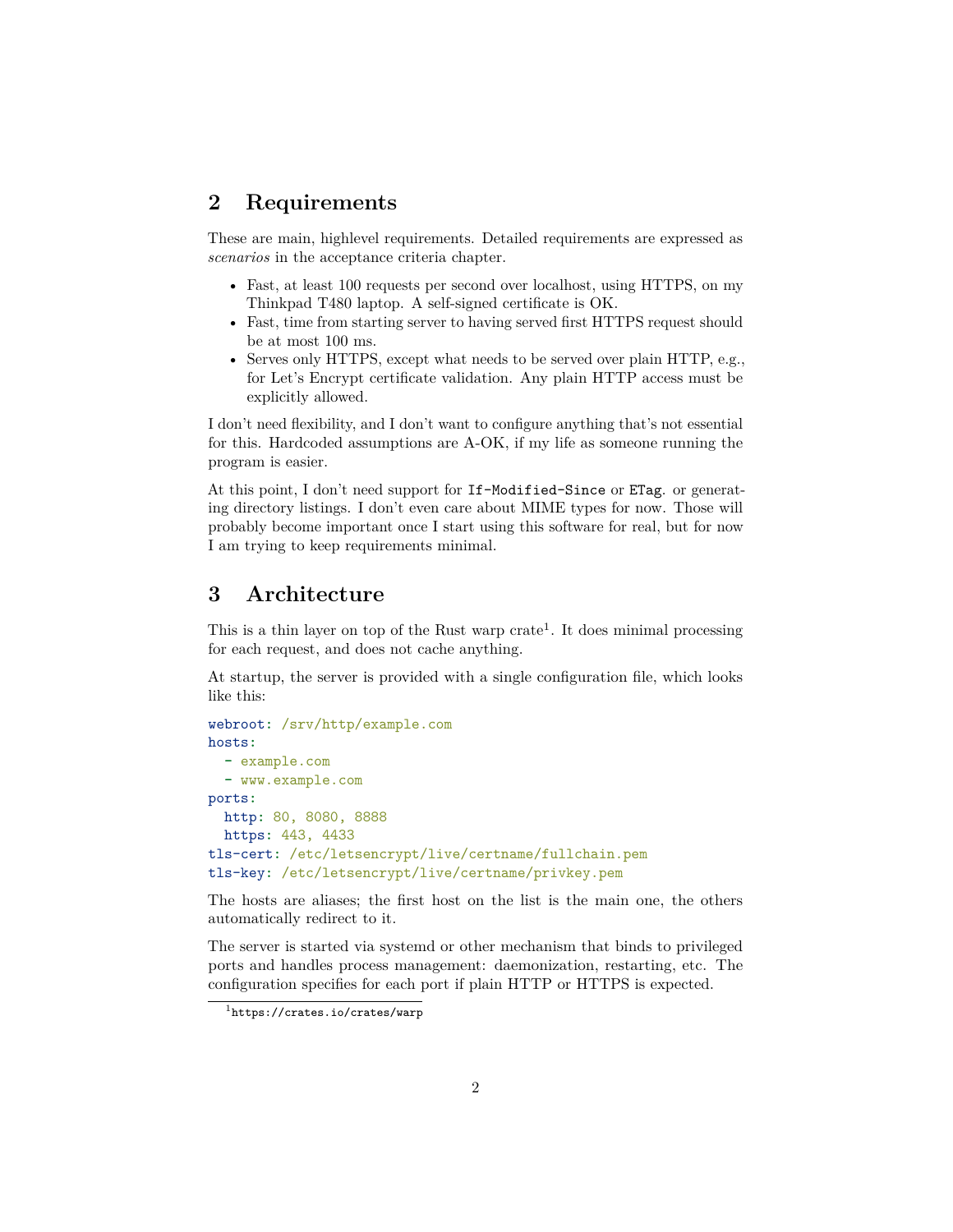The server automatically listens on both port 80 (http) and 443 (https) so that it can serve the Let's Encrypt files. It only serves the /.well-known/ path prefix in the webroot on port 80. Everything else gets redirected to 443. I don't think I need to serve other ports, but it's a handy feature to have for testing, so it shall be supported at least for testing.

There is no "reload configuration". The server needs to be restarted. This is good enough for me, but may not be good enough for more serious use on sites with much traffic. Restarting should be fast.

Only the GET and HEAD methods are supported for HTTP: this is a server for static content only. Every other method returns an error.

# <span id="page-2-0"></span>**4 Acceptance criteria**

## <span id="page-2-1"></span>**4.1 Smoke test**

*given* a self-signed certificate as **snakeoil.pem**, using key **snakeoil.key** *and* directory **webroot** *and* file **webroot/foo.html** from **webpage.html** *and* a running server using config file **smoke.yaml** *when* I request **GET https://example.com/foo.html** *then* I get status code **200** *and* header **content-type** is "**text/html**" *and* body is "**this is your web page**"

The following config file does not specify port numbers. The test scaffolding adds randomly chosen port numbers so that the test can run without being root.

#### File: **smoke.yaml**

- <sup>1</sup> webroot**:** webroot
- <sup>2</sup> tls\_cert**:** snakeoil.pem
- <sup>3</sup> tls\_key**:** snakeoil.key

File: **webpage.html**

1 this is your web page

#### <span id="page-2-2"></span>**4.2 Performance test**

```
given a self-signed certificate as snakeoil.pem, using key snakeoil.key
and a running server using config file smoke.yaml
and 1000 files in webroot
when I request files under https://example.com in random order 100000 times
then I can do at least 100 requests per second
```